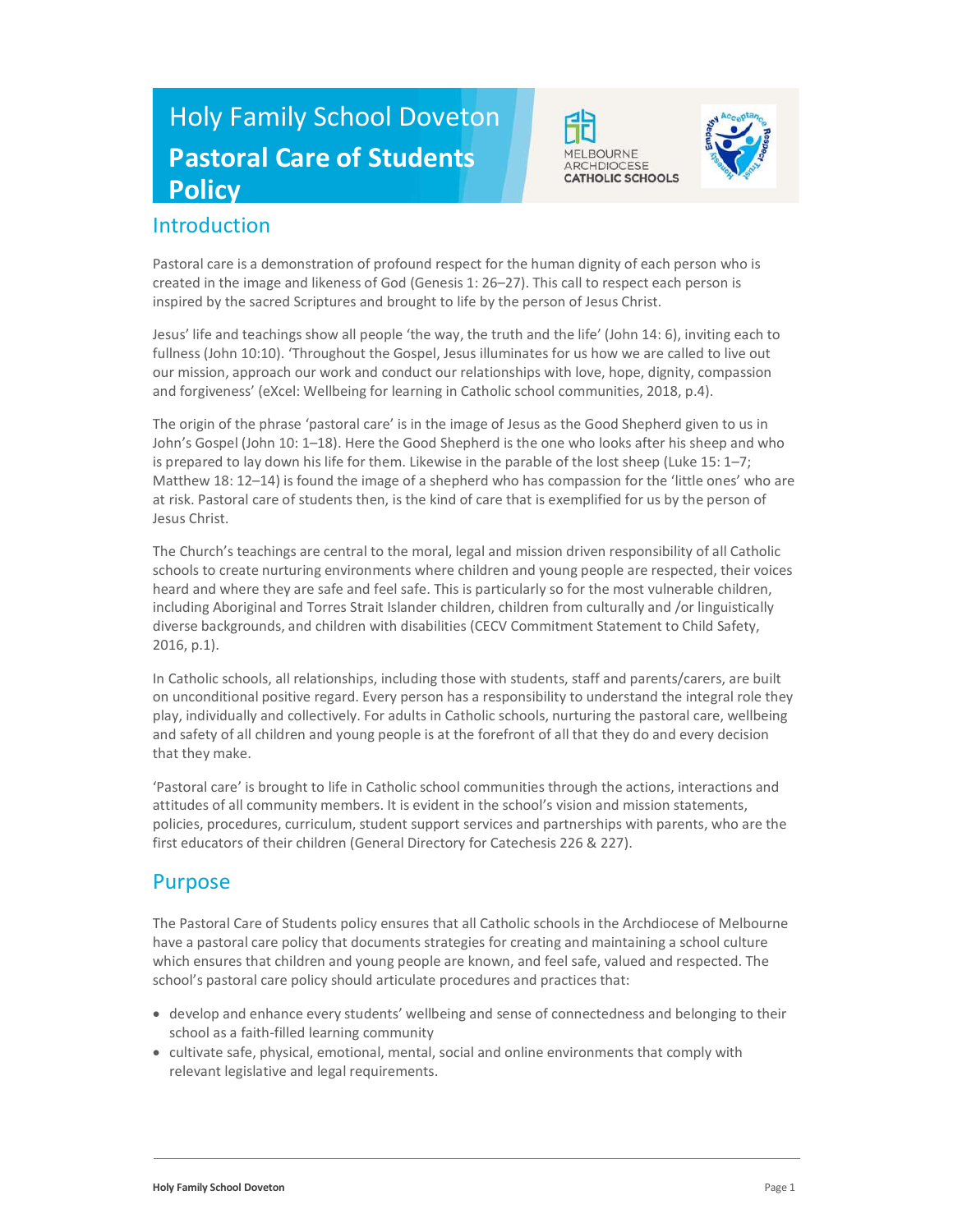# Scope

This policy applies to all Catholic schools in the Archdiocese of Melbourne.

# **Definitions**

Inclusion is the right to access and receive a full and engaging education (Introduction to the Principle of Inclusion: Child Safety in Catholic Schools in Victoria, 2018, p.4).

Catholic schools welcome all members of the community as equal, embracing diversity as a means for dialogue, engagement and deeper understandings of self, others and God. The uniqueness and sacred dignity of each person is celebrated, driven by the Gospel message of love and justice. These convictions guide the encounters, actions and pedagogical approaches that enable all children to learn and thrive (Introduction to the Principle of Inclusion: Child Safety in Catholic Schools in Victoria, 2018, p.4).

Pastoral care is a demonstration of profound respect for the human dignity of each person who is created in the image and likeness of God.

Pastoral care includes the decisions, structures and practices that nurture, support and assist a student to flourish and reach their spiritual, physical, cognitive, social and emotional potential so that they may come to a deeper understanding of their own humanness. The pastoral care of students in Catholic schools is focused on actions that promote health, wellbeing, resilience, academic outcomes, social capital and ethical decision making (Cross, 2014).

Student wellbeing is 'a sustainable state of positive mood and attitude, resilience, and satisfaction with self, relationships and experiences at school' (Noble & Wyatt, 2008, p.21).

In Catholic school settings, a positive sense of pastoral care and wellbeing supports a base for rich learning that enables children and young people to flourish, give expression to their authentic selves and realise their unique potential. This holistic view recognises the sacredness, dignity and giftedness of each person (Horizons of Hope: Wellbeing, 2017, p.3).

# **Principles**

Pastoral care in Catholic school communities:

- involves a commitment to creating safe, supportive, inclusive and hope-filled learning environments of welcome where human dignity is respected, diversity and inclusiveness are valued and authentic relationships are fostered
- involves a commitment to creating safe, supportive, inclusive and hope-filled learning environments of welcome where human dignity is respected, diversity and inclusiveness are valued and authentic relationships are fostered
- nurtures the wellbeing of every child in a Catholic school, 'their unique story, giftedness and temperament must be understood and valued in a way that enables love, respect, compassion, forgiveness and hope to thrive' (Horizons of Hope: Wellbeing, 2017, p.3)
- ensures that all members of the school community are responsible for creating a positive pastoral climate. Staff, students and parents/carers share responsibility for developing and maintaining open and cooperative relationships characterised by respect, trust, goodwill and a willingness to engage collaboratively. It is vital that all members of the school community work together to provide a consistent and supportive environment in which students may develop and grow towards maturity
- identifies and nurtures partnerships with appropriate services and agencies in order to support the pastoral care and wellbeing needs of every student
- responds to the pastoral and wellbeing needs of students and maintains appropriate confidentiality and privacy. Information is communicated, with necessary permissions, to those who have a right or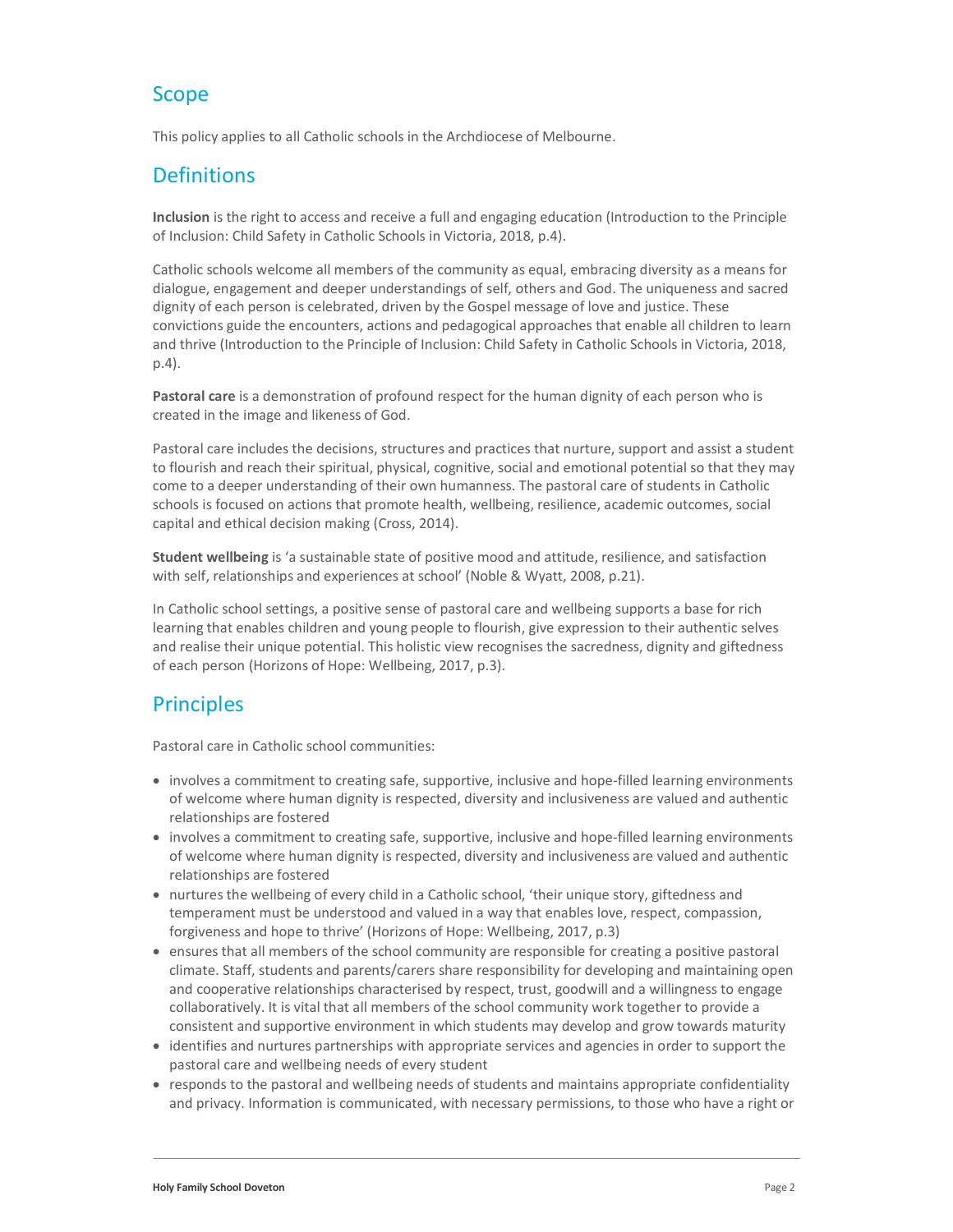a need to be informed, either legally or pastorally.

## **Policy**

School communities in the Archdiocese of Melbourne demonstrate effective pastoral care through the following strategies.

- 1. Melbourne Archdiocese Catholic Schools supports schools to develop their pastoral care and wellbeing strategies by:
	- 1.1. providing coherent policy frameworks, guidance and resources (refer to External References section)
	- 1.2. developing targeted professional learning
	- 1.3. monitoring compliance through existing protocols including cyclical review as part of school improvement and Victorian Registration and Qualifications Authority (VRQA) requirements.
- 2. Principals and school leaders enhance their school's pastoral care and wellbeing by:
	- 2.1. utilising MACS Policy 2.26 Pastoral Care of Students, Horizons of Hope education framework, eXcel: Wellbeing for learning in Catholic school communities, Identity and growth: A perspective for Catholic schools and the Australian Student Wellbeing Framework as the basis to inform and guide their curriculum planning, policies and practices
	- 2.2. supporting staff, through appropriate professional learning, to strengthen their understanding of core Catholic principles including the sanctity of human life and the inherent dignity of the human person
	- 2.3. engaging students and their parents/carers to collaboratively develop and periodically review practices
	- 2.4. ensuring whole-school approaches are known, understood and readily accessible to all members of the community.
- 3. Teachers and school staff support the pastoral care and wellbeing of students by:
	- 3.1. creating and maintaining safe, inclusive and respectful learning environments that enable the unique potential, gifts and innate qualities of each child to unfold and thrive
	- 3.2. understanding their duty of care and accountability in regard to legislation and compliance
	- 3.3. using relationship-based approaches to establish consistent expectations for behaviour
	- 3.4. working in partnership with parents/carers and families to build resilience and promote a positive sense of self.
- 4. Students contribute to developing positive pastoral learning environments and their own and other's wellbeing by:
	- 4.1. treating all members of the school community with respect and courtesy
	- 4.2. following school policies, procedures and guidelines
	- 4.3. taking responsibility for their actions
	- 4.4. reporting all concerns about wellbeing and safety
	- 4.5. cooperating with teachers, school staff and their parents/carers.
- 5. Parents/guardians/carers contribute to developing positive pastoral learning environments for their own and other children's wellbeing by:
	- 5.1. working respectfully, collaboratively and in partnership with staff and members of the school community to create high expectations
	- 5.2. explicitly teaching, modelling and promoting socially responsible behaviours
	- 5.3. promoting and upholding the core values of the school by supporting school policies and procedures.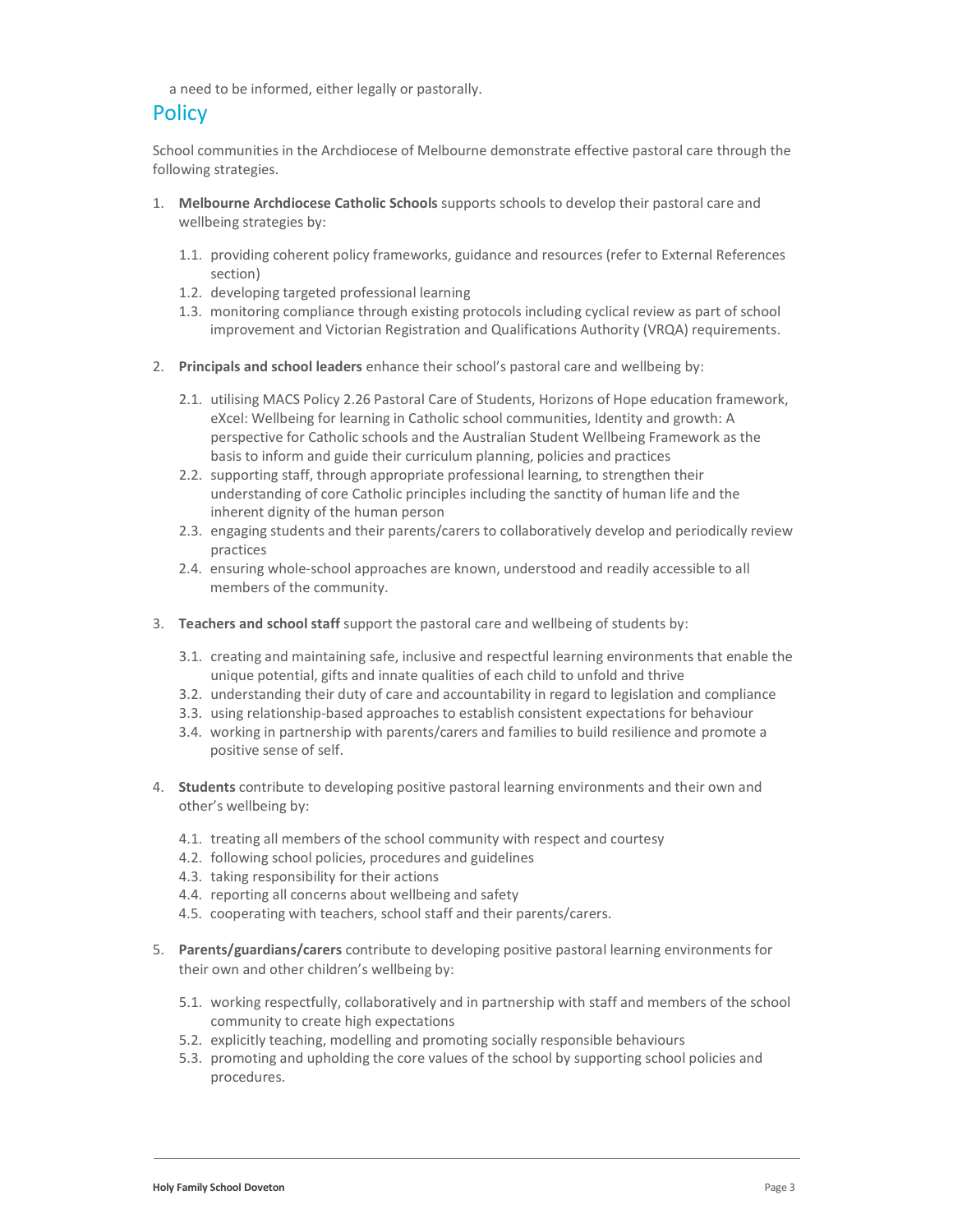### Procedures

#### 1. School policy and procedures

- 1.1. Schools must have a pastoral care policy in place
- 1.2. In developing and enacting the pastoral care policy, schools must ensure the policy is:
	- a. tailored to the local context of the school
	- b. made publicly available (i.e. on the school website)
	- c. communicated to the school community on a regular basis
	- d. regularly reviewed and considered
	- e. integrated into other school policies and procedures, curriculum and key school documents.

#### 2. School environment

- 2.1. Catholic schools are bound to provide a safe and nurturing environment where the risk of harm is minimised and students feel safe.
- 2.2. School communities are required to take reasonable and proportionate measures to provide safe and enabling learning environments which encompass the spiritual, mental, physical and emotional wellbeing of the student.

### External references

#### Related Policies – Department of Education and Training (DET)

Policy and Advisory Library

#### Related Resources – Melbourne Archdiocese Catholic Schools

eXcel: Wellbeing for learning in Catholic school communities

Horizons of Hope: Vision and Context

Horizons of Hope: Wellbeing

Horizons of Hope: Learning Diversity

Identity and growth: A perspective for Catholic schools

#### Related Resources – Australian Government

Australian Student Wellbeing Framework (2018)

Student Wellbeing Hub

#### Related Legislation

Children and Young Persons Act 1989 (Vic.)

Children, Youth and Families Act 2005 (Vic.)

Education and Training Reform Act 2006 (Vic.)

Information Privacy Act 2000 (Vic.)

Victorian Institute of Teaching Act 2001 (Vic.)

Working with Children Act 2006 (Vic.)